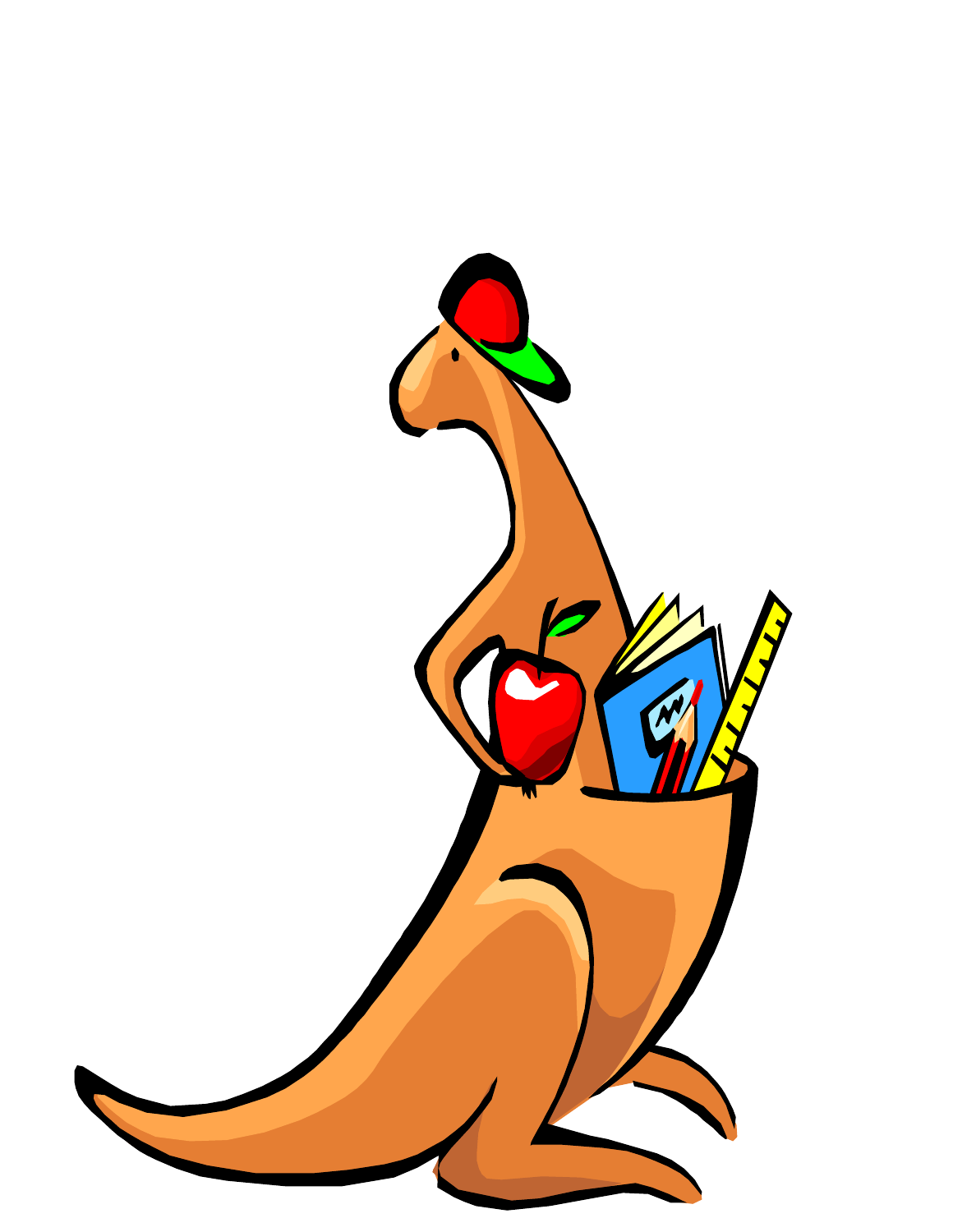# The Kangaroo Club Handbook 2017

#### Parents,

If you choose to enroll your child, we want to first thank you for trusting us with the responsibility and opportunity to share in your child's life and to let you know that we do not take this responsibility lightly. This is a partnership to be entered into with honest and open communication, both as parents and providers. As a parent first, I know what a step it is to leave your child in the care of another person, and we want this to be as comfortable as possible. Your child will be showered with love and attention while they are with me, and I truly miss them when they are not here. We enjoy children, but this is still our job/business. Please try to keep that in mind when considering any provider's care.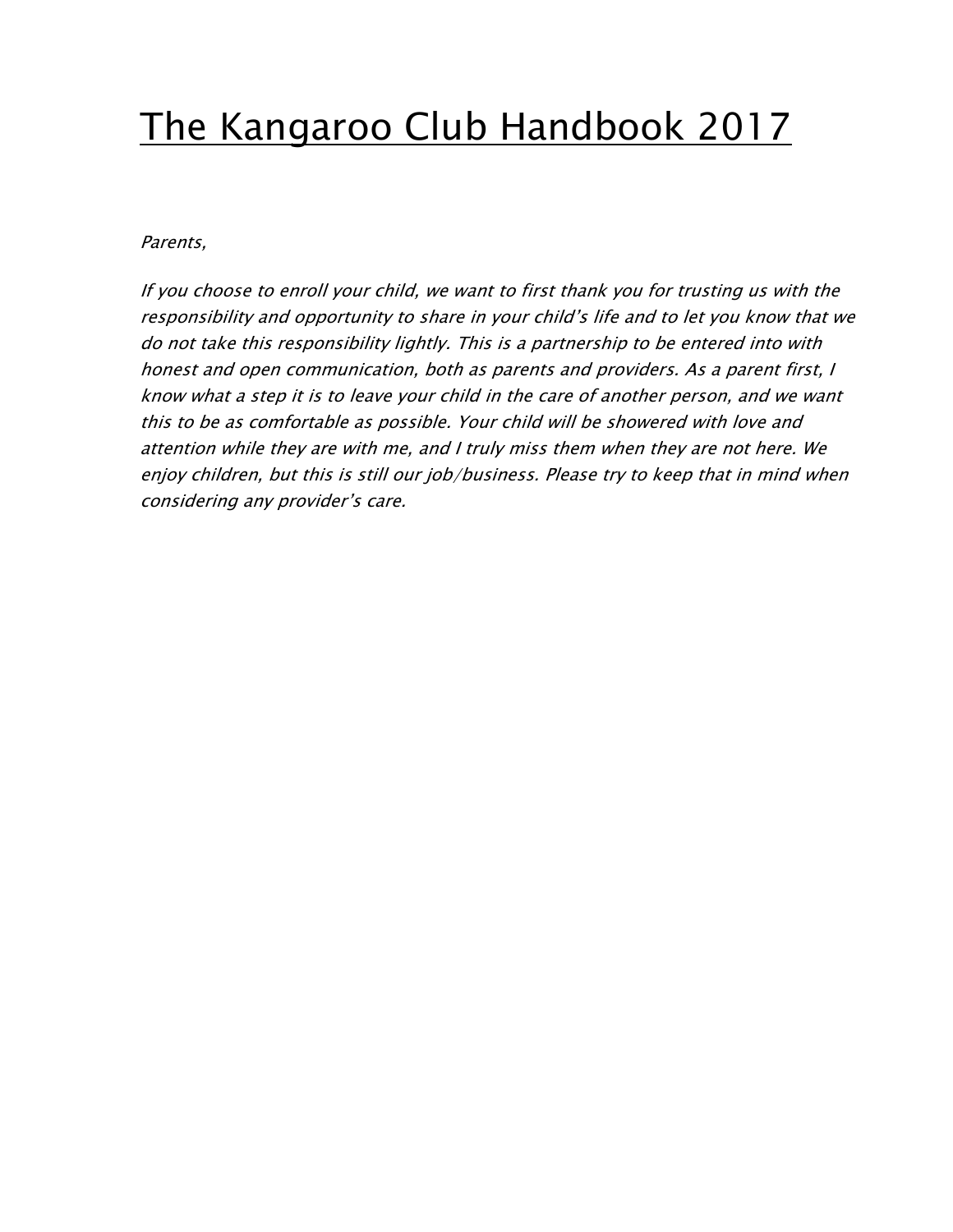# The Kangaroo Club

#### Non-Discrimination

Kangaroo Club admits children of any race, religion, color, national and ethnic origin to all the rights, privileges, programs and activities made available to students at the daycare. We do not discriminate in any way within the administration of our educational policies, enrollment policies, or financial plan.

#### Philosophy

We believe that self-esteem is the critical component to optimum growth in young children. In order for a child to develop high self-esteem, we focus on developing the socialization and self-help skills needed to succeed in his/her areas of development. Children at The Kangaroo Club are given the opportunity to explore experiment and create in a safe and nurturing environment.

#### Locked Door Policy

Our front door will remain locked during business hours. We have our daycare phone number listed on the door and we have an intercom call button to the left of the door. A valid ID will be required to enter this childcare center. Please Note that IF your ID has OFFENDER written across your personal information, YOU will not be granted entrance.

#### Under the Influence

If the person picking up a child appears to be under the influence of drugs or alcohol, emergency contacts will be called to pick up the child and the adult.

#### Hours of Operation

7:00 a.m. thru 6:00 pm. Monday through Friday

#### Child Abuse/Neglect

Texas State Law and TDRPS requirements state that childcare providers are required to report immediately to the police or TDRPS any reason of suspected child abuse, neglect, or exploitation. We are not obligated to inform parents/quardians of this report.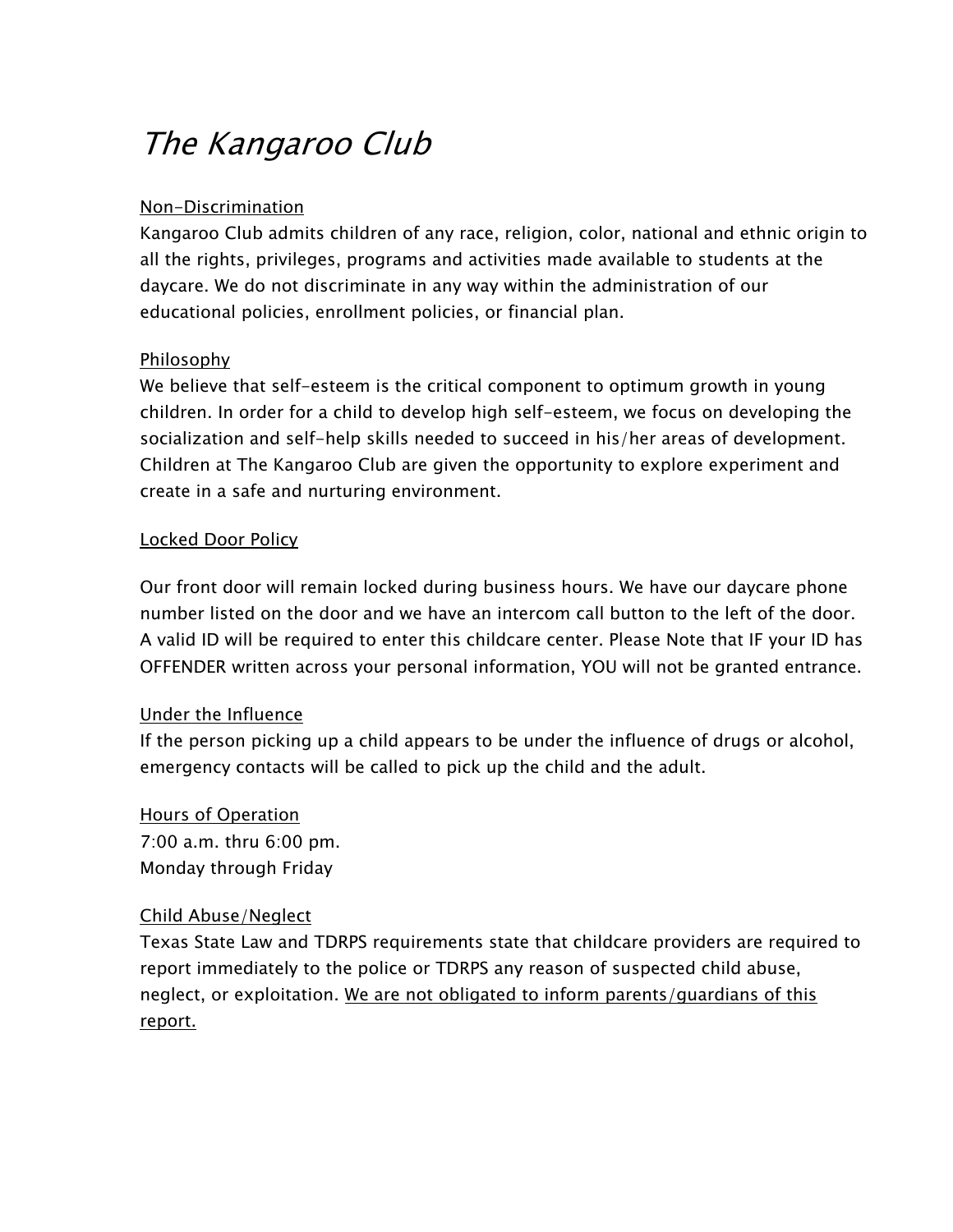#### Admission

Ages of admission are 6 weeks to 4 years old. Full/Part time registrations are accepted subject to availability of space and accommodations. After school care is also available 5-15 years old. Transportation is available.

#### Enrollment

The following forms are required by TDPRS and are needed to be completed prior to enrollment:

Enrollment forms signed by parents/guardians.

Contract with registration fee, material fee and playground fee.

Written DR's consent for children to participate in childcare and to receive medical treatment.

Record of Current Immunizations or Document siting religious beliefs Immunizations are required of all children attending child care in the state of Texas. You must show proof of the appropriate immunizations BEFORE your child can attend the Center. We must have a written plan of action signed by your child's physician if the immunizations are not meeting the Texas Minimum State Vaccine Requirements for Child-Care Facilities. Exception: Exceptions for immunization requirements must meet criteria specified by the Texas Department of State Health Services rules in 25 TAC§ 97.62 (relating to Exclusions from Compliance). You must contact the local health department to find out what you must provide to us in lieu of the immunization record. All children must have a Health Statement signed by their physician and submitted within the first thirty days of enrollment. Every child four (4) years of age or older must have a vision and hearing screening signed by their physician to be in care.

Field Trips Water activities are not allowed at our center.

#### Trial Period

There will be a 30 day trial period to help sort out any potential problems or mismatches. If problems or mismatches occur our contract will be terminated with 2 weeks written notice.

#### Tuition

Tuition is due, in advance, on Mondays of each week. There is a \$10.00 per day late fee for delinquent tuition payments not received by 5:00 p.m. on Mondays. All major credit cards will be accepted. This policy is strictly enforced.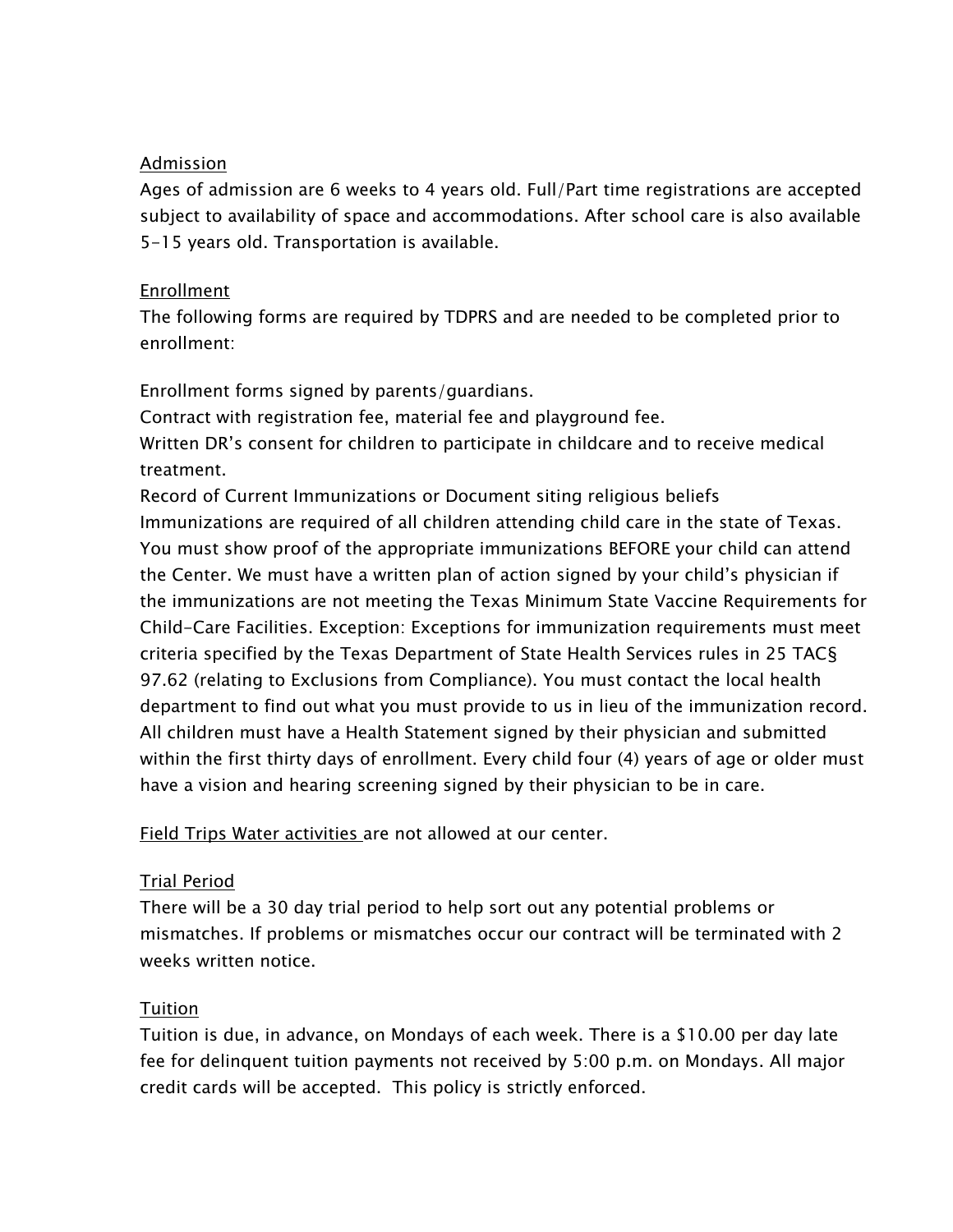#### **Contracts**

Contracts will be renewed annually and registration fee of \$150.00 will be paid at time of contract renewal.

#### **Conferences**

Conferences will be set up once a year or as deemed necessary to discuss any potential problems, progress of your child, or any contract changes.

#### Vacation

Because fees are calculated based on weekly attendance; there is no discount when Kangaroo Club is closed. When your child takes a vacation, there is a charge of onehalf the usual amount of childcare fee, provided two weeks written notice is given. If less notice is given the charge is the full amount. If your vacation starts in the middle of the week, you must pay full tuition. Any vacation over 2 weeks, full tuition will be charged thereafter.

#### **Holidays**

The following is a list of the holidays for which Kangaroo Club closes: Good Friday, Easter Monday, July 4, Labor Day, Nov 23-26, Dec.25- Jan 2,

If a holiday falls on a Saturday, Kangaroo Club will be closed on the Friday before. If a holiday falls on Sunday, Kangaroo Club will be closed on the Monday after.

#### Personal Days

Kangaroo Club will be closed up to 8 days each calendar year. We will also have the option of taking 5 professional days with full pay.

#### Continuing Education

TDRPS requires that Registered Home Child Care providers have 30 hours of continuing education every year. Those that provide care for infants/toddlers must also have Infant Safety, SIDS and Baby Shaken Syndrome classes every year. All staff has abuse and neglect training.

#### School Closures

When your child misses a day due to school closures or holidays there is no discount. Parents are responsible for backup childcare during closures or holidays.

#### Other Fees

A non-refundable annual enrollment fee of \$150.00, a material fee of \$35.00 and a Playground fee \$15.00 are required at the signing of Kangaroo Club's contract, monies will be forfeited if the child does not come for care as agreed.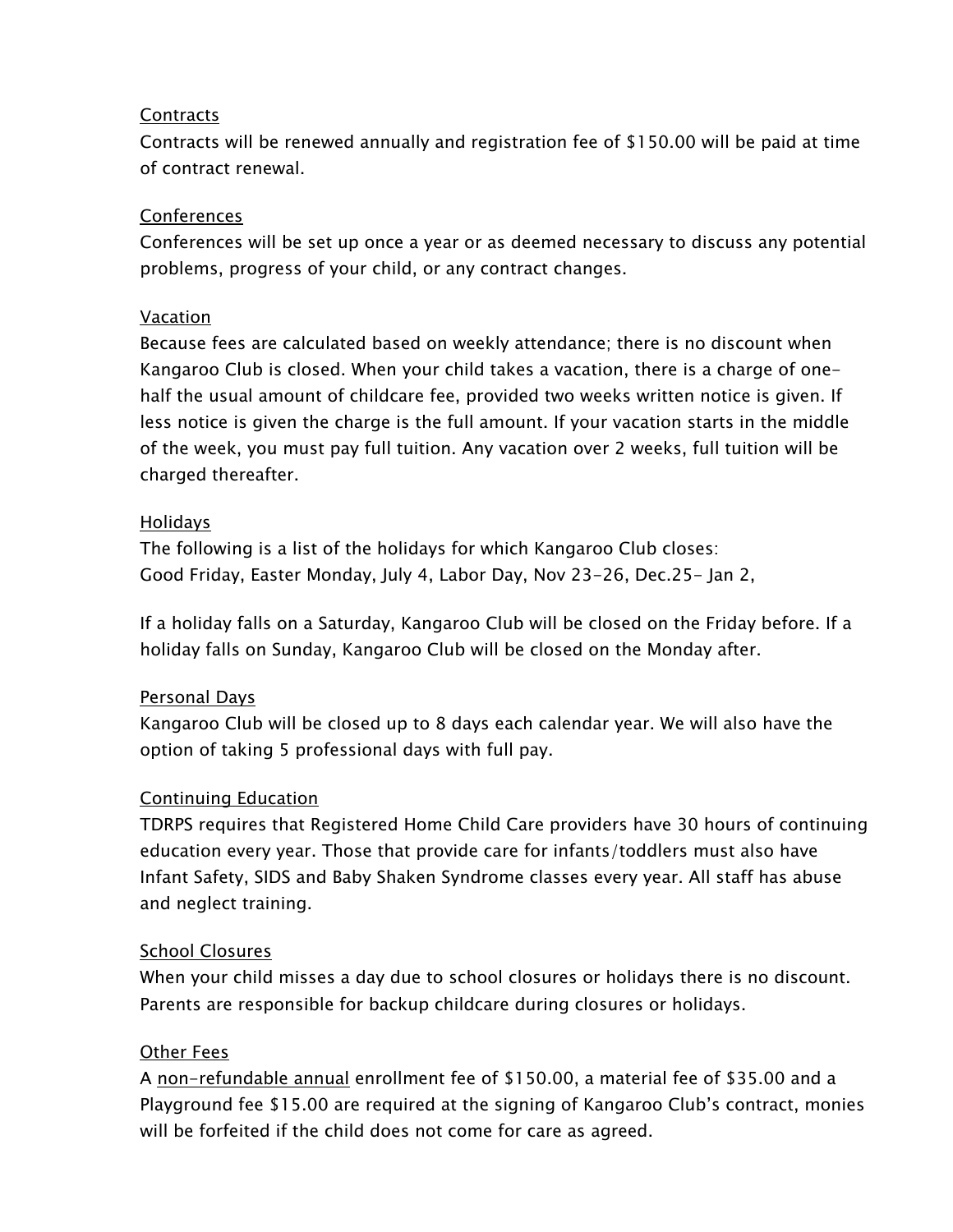#### Late Charges

 A charge of \$25.00 will be need to be paid at time of pick up. After 10:00 am kids will not be accepted. A weekly \$7.00 late payment fee will be posted if payment is not made before Wednesday at 6pm.

#### Written Notices

Two weeks advanced written and paid notice is required when you wish to terminate your contract. There is no refund for early withdrawals. We will give two weeks notice to parents if it should become necessary to terminate your contract. We will give 30 days written notice prior to any contract changes.

#### Discipline

Your child will never be spanked, belittled, or otherwise intimidated at Kangaroo Club. Children will be treated with courtesy, respect and patience. Infants/Toddlers will be redirected to other activities.

#### Broken Daycare Toys or Property

While we all realize there will be wear and tear on all the childcare equipment; if your child intentionally damages our toys, furnishings, equipment or property, through destructive behavior or roughness, you will be liable for the damages.

#### Controlling Your Child

Please be in control of your child during drop off or pickup times. This is a time of testing when two different authority figures are present (Parent & Provider), and this situation will be tested at one time or another, to see if the rules still apply. I will remind your child if inappropriate behaviors are being displayed.

#### Diapers

Diaper changes are scheduled for every 1.5 hours with the exception of naptime in which case each child will be diapered as soon as he or she awakens. In addition, a child will be changed when needed. We will use disposable diapers only, which need to be provided.

#### Toilet Training

We will work with parents/guardians to assist in potty training when the individual child shows interest. In order to be successful in this training, it is important that both parent/guardian and staff are consistent in their techniques. Cleanliness and hand washing will also be emphasized in the training process.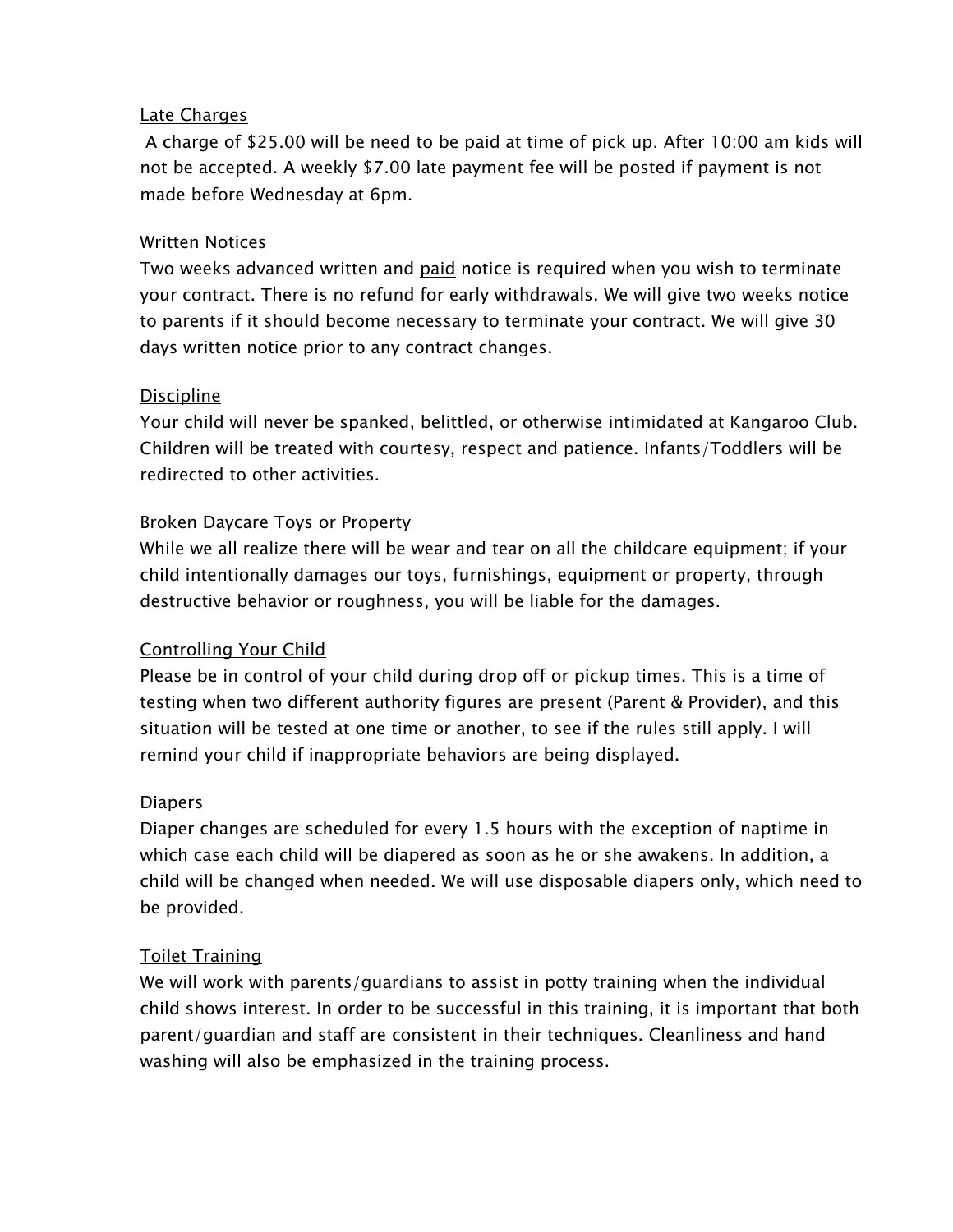#### Nap/Rest Time

Nap/Rest time is from 12:30 pm to 2:30 pm. Please do not drop off your child at this time; we do not require everyone sleep, but they must rest. If you are planning on picking up your child before naptime, please let us know so we can have your child ready and awake.

#### Nutrition/ Meals & Snacks

Since food and nutrition are important components of a child's development; Kangaroo Club emphasizes fresh and natural foods. Kangaroo Club is enrolled in the Child & Adult Care Food Program

#### **Breastfeeding**

If the infant is breastfed, there is a provided chair in the infant room, where the mother can breastfeed the baby.

#### Infant Sleep

1. Infants will always be put to sleep on their backs.

2. Infants will be placed on a firm mattress, with a fitted crib sheet, in a crib that meets the Consumer Product Safety Commission safety standards.

3. No toys, soft objects, stuffed animals, pillows, bumper pads, blankets, positioning devices or extra bedding will be in the crib or draped over the side of the crib.

4. Sleeping areas will be ventilated and at a temperature that is comfortable for a lightly clothed adult. Infants will not be dressed in more than one extra layer than an adult.

- 5. If additional warmth is needed, a one-piece blanket sleeper or sleep sack may be used.
- 6. The infant's head will remain uncovered for sleep. Bibs and hoods will be removed.

7. Sleeping infants will be actively observed by sight and sound.

8. Infants will not be allowed to sleep on a couch, chair cushion, bed, pillow,

or in a car seat, swing or bouncy chair. If an infant falls asleep anyplace

other than a crib, the infant will be moved to a crib right away.

9. An infant who arrives asleep in a car seat will be moved to a crib.

10. Infants will not share cribs, and cribs will be spaced 3 feet apart.

11. Infants may be offered a pacifier for sleep, if provided by the parent.

12. Pacifiers will not be attached by a string to the infant's clothing and will not be reinserted if they fall out after the infant is asleep.

13. When able to roll back and forth from back to front, the infant will be put to sleep on his back and allowed to assume a preferred sleep position.

14. In the rare case of a medical condition requiring a sleep position other

than on the back, the parent must provide a signed waiver from the infant's physician.

15. Our child care program is a smoke-free environment.

17. Awake infants will have supervised "Tummy Time".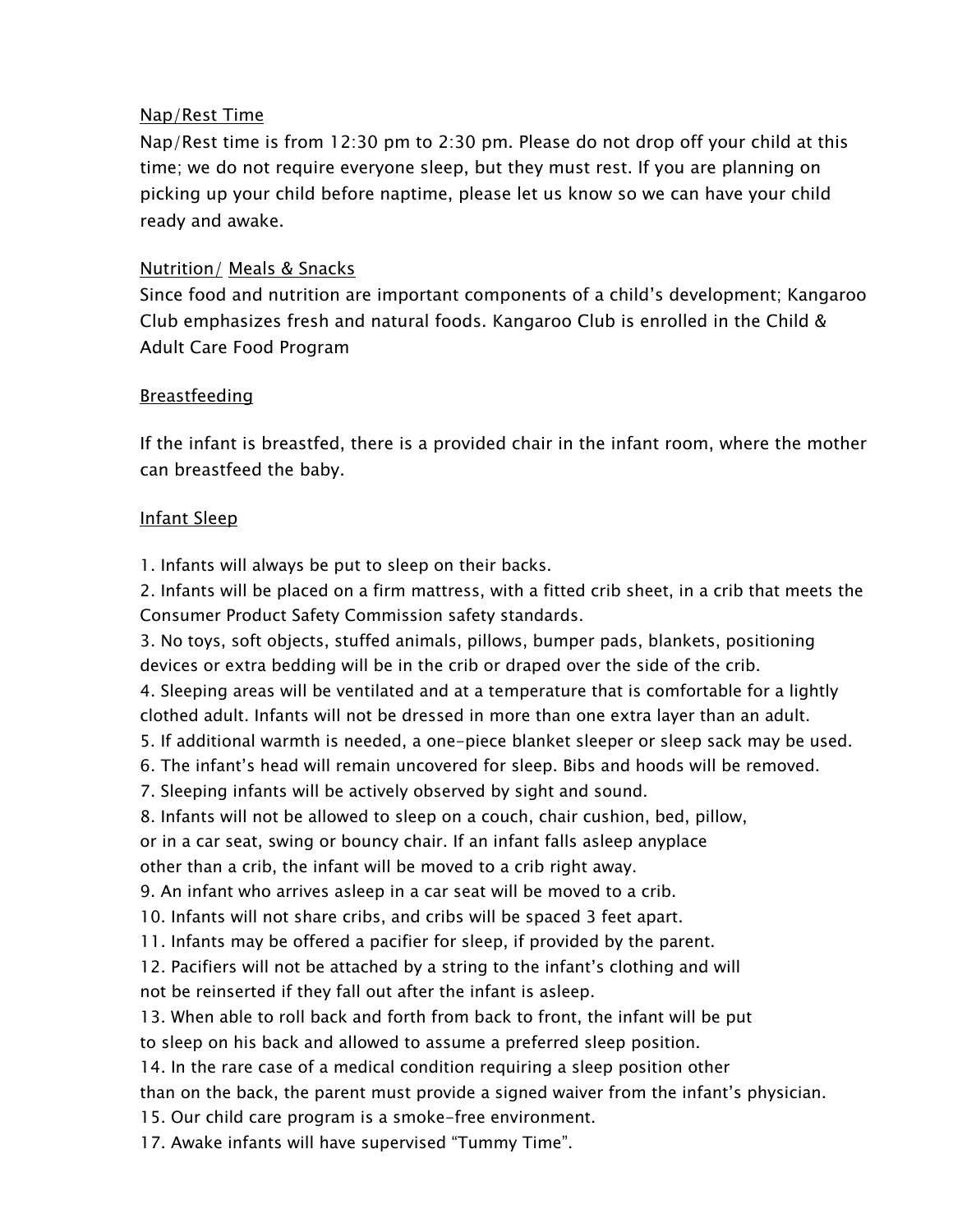#### Special Diets

If a child has a particular dietary need, substitute meals or snacks may be brought from home. Allergies will require a current Dr's Letter.

#### Birthdays

Parents are welcomed to prepare special birthday treats. Birthday cakes, cupcakes and goodie bags are acceptable. Parties will be planned for the afternoon (4 pm) so Mom and Dad can join. Balloons and banners will be provided by the Kangaroo Club.

#### Emergency Practices

Emergency Drills are held monthly and Severe Weather Drills are held every three months to ensure children are accustom to emergency evacuation and relocation procedures. The older toddlers will be taught to hold hands two-by-two and walk outside. The non-walking infants will be moved via rolling crib outside. Teachers have a child log for attendance and first aid kit for boo boo's. Staff will take emergency log book with all children's admission information. Caregiver will do a head count and assure all children are accounted for until parents can pick up children and the area is safe for pickup. Children will also be checked for injuries. Teams will meet at a prearranged destination next door The Pavilion, at Palm Valley Health Care, 119 East Canton. Parents will be notified via text message as to dismissal time & pick up procedure. I know the little ones don't understand what is going on right now, but eventually they will. As they get older, Kangaroo Club will also teach them how to STOP, DROP AND ROLL.

#### Lock Down Active Shooter

Weather Closures Administrative staff may close the center due to an emergency situation, including but not limited to, severe weather conditions. We are committed to the safety of our children, parents, and employee's. Closures and re-openings will be posted online or via text message.

#### Hand washing

Hands will be washed before/after meals, before/after bathroom use, after nose blowing/wiping, and after handling an ill child. Hands will be washed before/after diaper changes. Soiled diapers will be disposed of in a closed and sanitized container.

#### Toys & Equipment

These will be sterilized daily or as needed with the recommended bleach solution. Please keep toys at home we have plenty.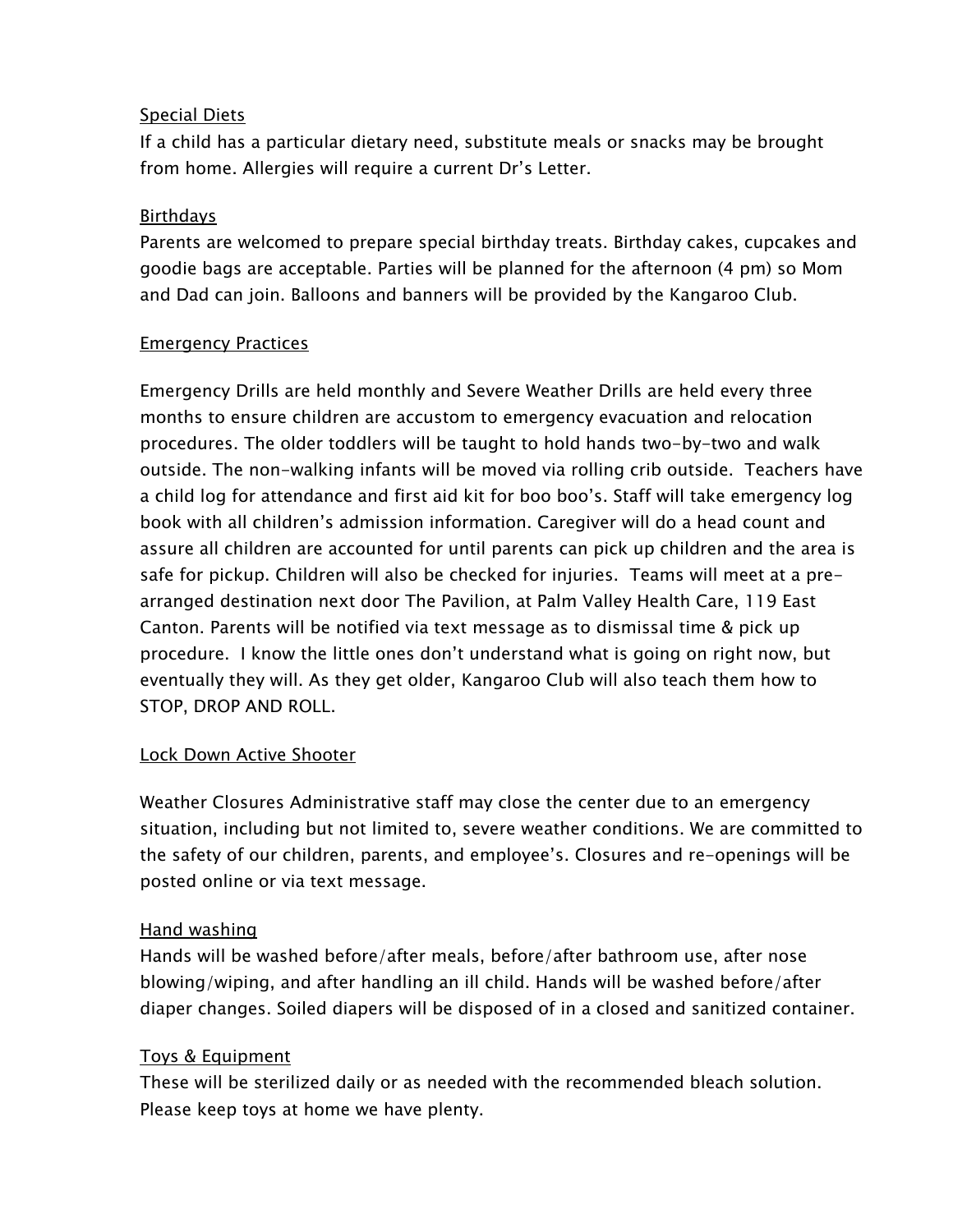#### Health & Safety Practices

Children should be bathed every day before coming to daycare. Parents are requested to send children to daycare each day with clean clothes. If your child has an accident while napping, we will bathe and change your child. Please let us know if you wish for your child to remain unbathed.

#### Bedding & Soiled Clothing

These items will be laundered at the facility on a weekly or as need basis. If your child has soiled their clothes they will be changed. If your child has an accident while napping, we will bathe and change your child.

#### Health Care Plan

Only children who are current on immunizations shall be admitted, with the exception of those parents/guardians who file a physician's letter of exception with Kangaroo Club. Medical records and immunizations will be kept up to date in children's files. Kangaroo Club will not accept your child if they are not current with immunizations.

#### Accidents & Injuries

First Aid will be administered to a child needing care. Each accident will be recorded on a report and a copy kept in the child's file. Serious accidents will be reported to TDPRS.

First-Aid Training all of our staff maintain current Infant/Child CPR and First-Aid Certificates.

#### Release of Children

Children will absolutely NOT be released to anyone except those authorized to pick up the child as stated on the enrollment forms. A picture id is required of those authorized to pick up the child and who are unfamiliar to staff. In the event you wish another adult to pick up your child, it would require that you give written permission or a phone call to verify if an emergency occurs.

Health & Hygiene Children at Kangaroo Club develop good hygiene practices including teeth brushing after meals and washing hands.

#### Illness

Children will be visually screened as they arrive. If a child exhibits signs of illness, it will be determined if the symptoms indicate the need for exclusion until remedied. In the event a child becomes ill and needs to be picked up, the child will be separated from the rest of the children until a parent arrives. In the event a parent does not arrive within an hour's time, there will be a charge of \$15.00 per hour payable at time of pickup.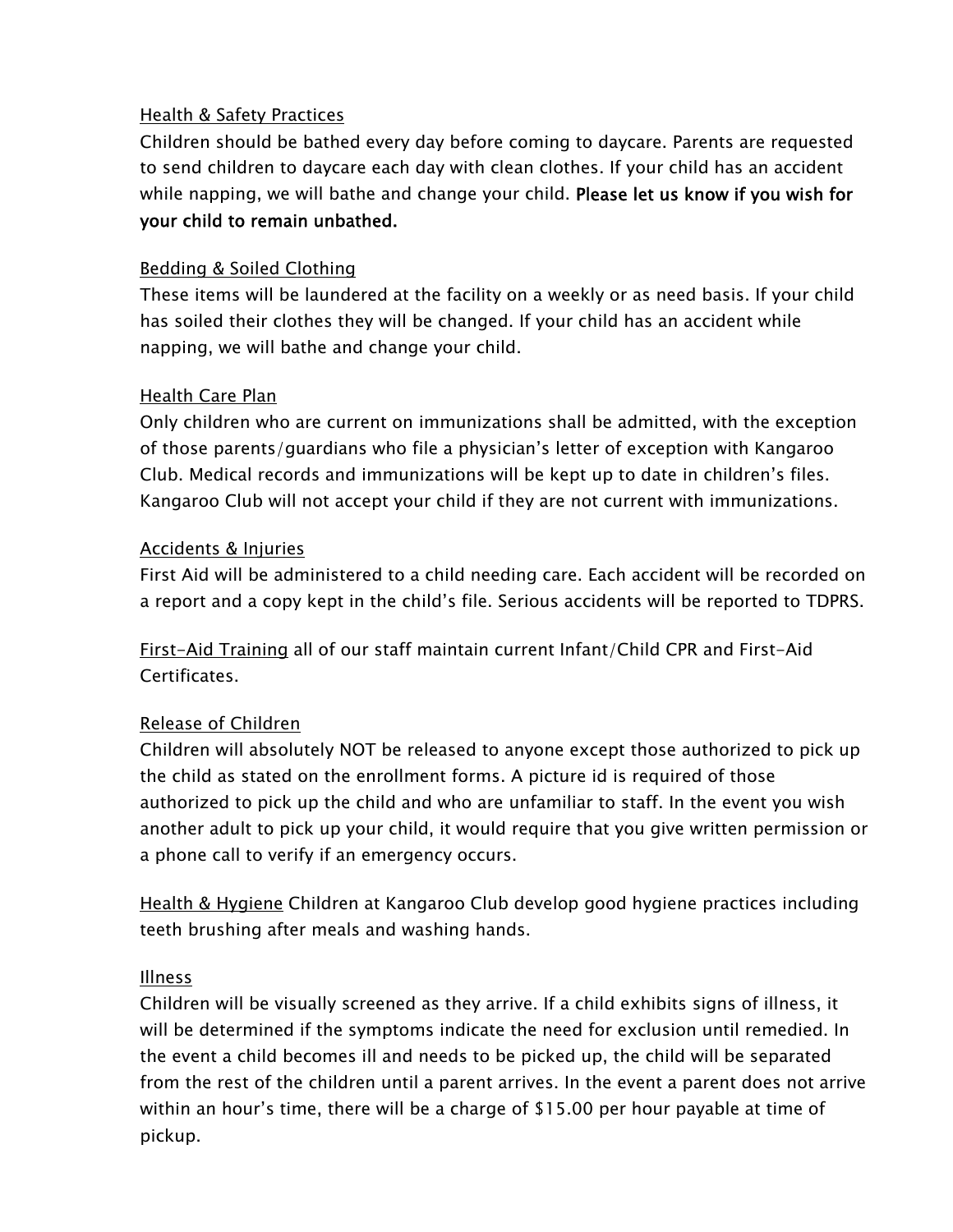#### Employee Immunizations

Immunizations are not just for children. Childcare center employees have a unique opportunity to protect children at their place of employment and lessen the spread of vaccine preventable diseases by getting immunized. Vaccine preventable diseases (VPDs) are conditions which are preventable through vaccines available to protect against specific diseases. A list of VPDs can be found at www.cdc.gov/vaccines. The Kangaroo Club employees are encouraged to receive vaccines for VPDs listed by the Center for Disease Control and Prevention; however, vaccines are not required for employees. The Kangaroo Club Staff is required by the State of Texas to have a current TB test on file prior to caring for children.

Pets: Animals are not allowed at the Daycare.

#### Non-Admittance

Your child will not be allowed to attend Kangaroo Club if he/she exhibits symptoms for exclusion. If an employee or a child shows signs of a communicable disease such as chicken pox, mumps, hand foot and mouth or any other disease listed under Texas State Guidelines MUST be remove from The Kangaroo Club until they are deemed disease free. If your child is unable to participate in the normal activities of the daily schedule, then your child must stay home.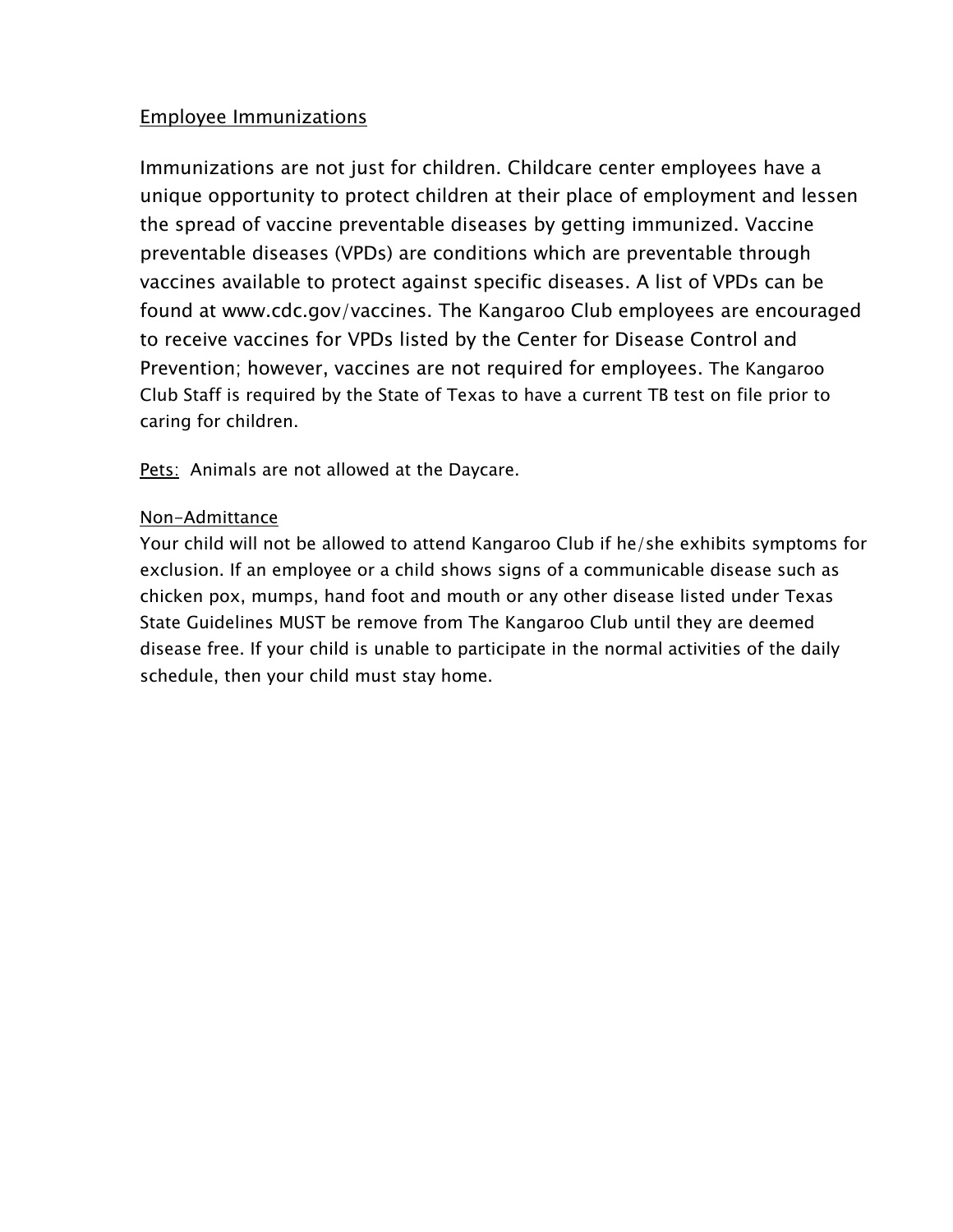#### Suspension and Exclusion Criteria for Children in Care

## Complies with Section 746.3601 and 746.3603 and 746.3605 of the Minimum Standard for Child-Care Centers

## At this childcare center we will strictly adhere to the following illness and exclusion criteria:

#### When it is Necessary to Exclude Sick Children from Care

A child may be excluded from care if: The child's illness prevents the child from participating comfortably in activities that the facility routinely offers for well children or mildly ill children.

1) The child is displaying any of the signs and symptoms that require an evaluation from a health care provider as indicated by the child's age and condition. In this situation the parent is notified of the need for immediate emergent or urgent issues.

2) The illness requires more care than the child care staff is able to provide without compromising the needs of the other children in the group.

3) The child exhibits an acute change in behavior, and examples include lethargy/lack of responsiveness, irritability, persistent crying, difficult breathing, or having a quickly spreading rash

4) The child with fever: Temperature at or above 100.0◦ F orally, 101 ◦ F rectally or temporally (Temporal Artery Forehead scan), or 99.5◦ F axillary (armpit). Exclusion due to fever should be based on disease-specific guidelines or other clinical guidance from the child's health care provider.

5) The child with Diarrhea: Loose or watery stools of increased frequency that is not associated with change in diet. Stools that is not able to be contained by a diaper or be controlled /contained by usual toileting practices. Exclude until diarrhea has resolved and child is diarrhea-free for at least 24 hours; or until cleared by medical provider.

6) The child with Vomiting: Two or more episodes of vomiting in a 24 hour period. The child should be excluded until vomiting resolves or until a health care provider clears for return.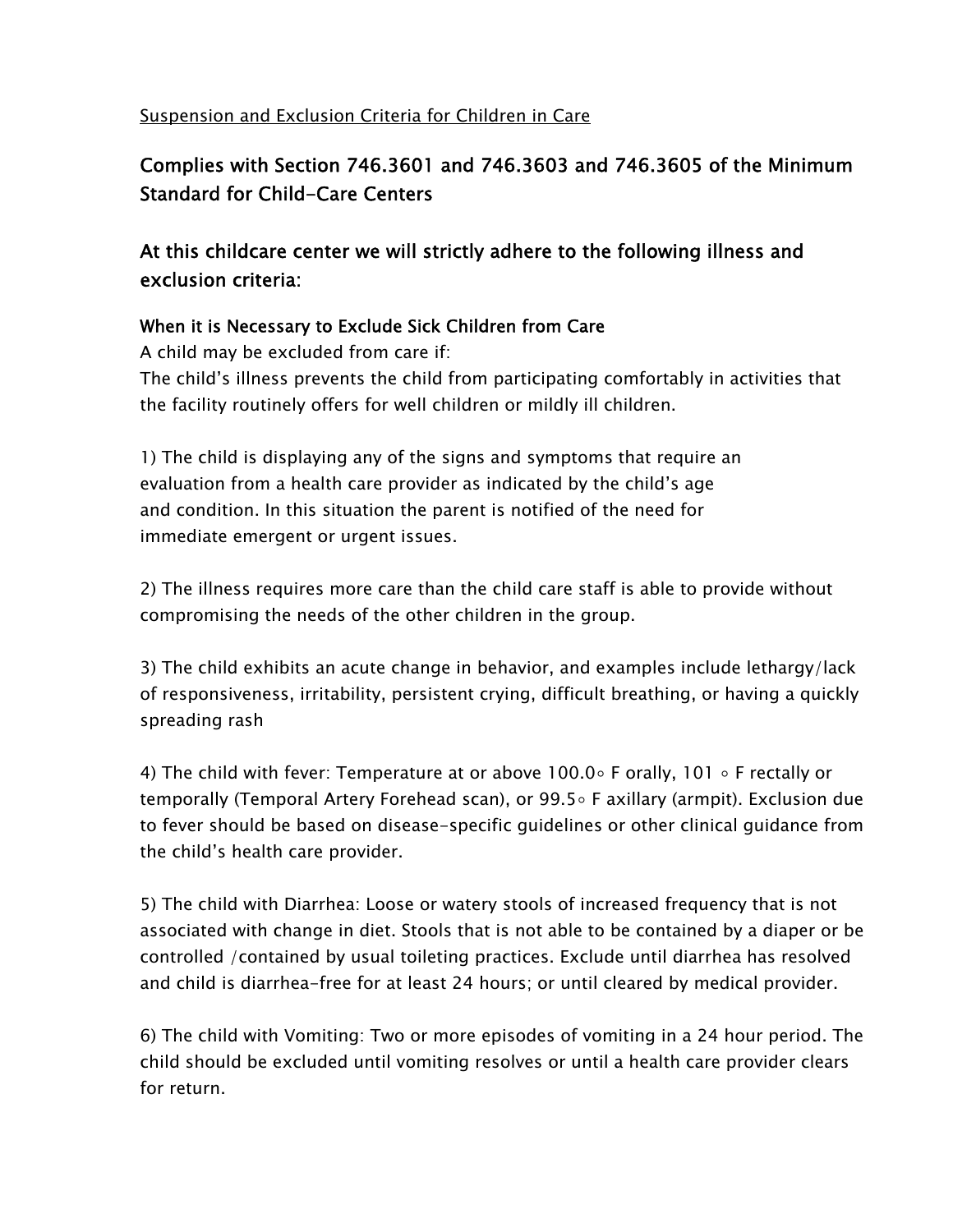7) The child mouth sores with drooling unless the child's primary care provider or local health department authority states that the child is noninfectious.

8) The child with rash with fever or behavioral changes, until the primary care provider has determined that the illness is not an infectious disease.

9) The child with Impetigo/Scabies, until treatment has been started.

10) The Child with Hand, Foot and Mouth Disease: Fever, uncontrollable "hand to mouth" behavior, not able to contain their secretions, such as ulcers in the mouth and the child is drooling, or draining sores that cannot be covered.

If child care staff is uncertain about whether the child's illness poses an increased risk to others, exclude the child until a health care provider notifies the child care program that the child may attend. If a child's illness does not meet any of the above criteria or infectious disease criteria for exclusion as listed in the DHMH Communicable Disease Summary, the child should not be excluded.

#### Follow These Procedures for a Child Who Requires Exclusion

The caregiver/teacher must:

a) Provide care in a place where the child will be comfortable and supervised by someone who knows the child well and who will continue to observe the child for new or worsening symptoms. A potentially contagious child should be separated from other children by at least three feet.

b) Ask the parent/guardian to pick up the child as soon as possible

c) Discuss the signs and symptoms of illness with the parent/guardian or primary care provider

d) Follow the advice of the primary care provider

e) Contact the local health department if there is a question of a reportable (harmful) infectious disease in a child or staff member in the facility. The Health Department has the legal authority to make a final determination f) Document actions in the child's file with date, time, and symptoms actions taken (and by whom); sign and date the document.

Fever of 100.4 degrees F or higher Diarrhea Vomiting Eye discharge or Pinkeye **Colored Runny Nose Lice or Nits** Too tired or ill to participate in normal activities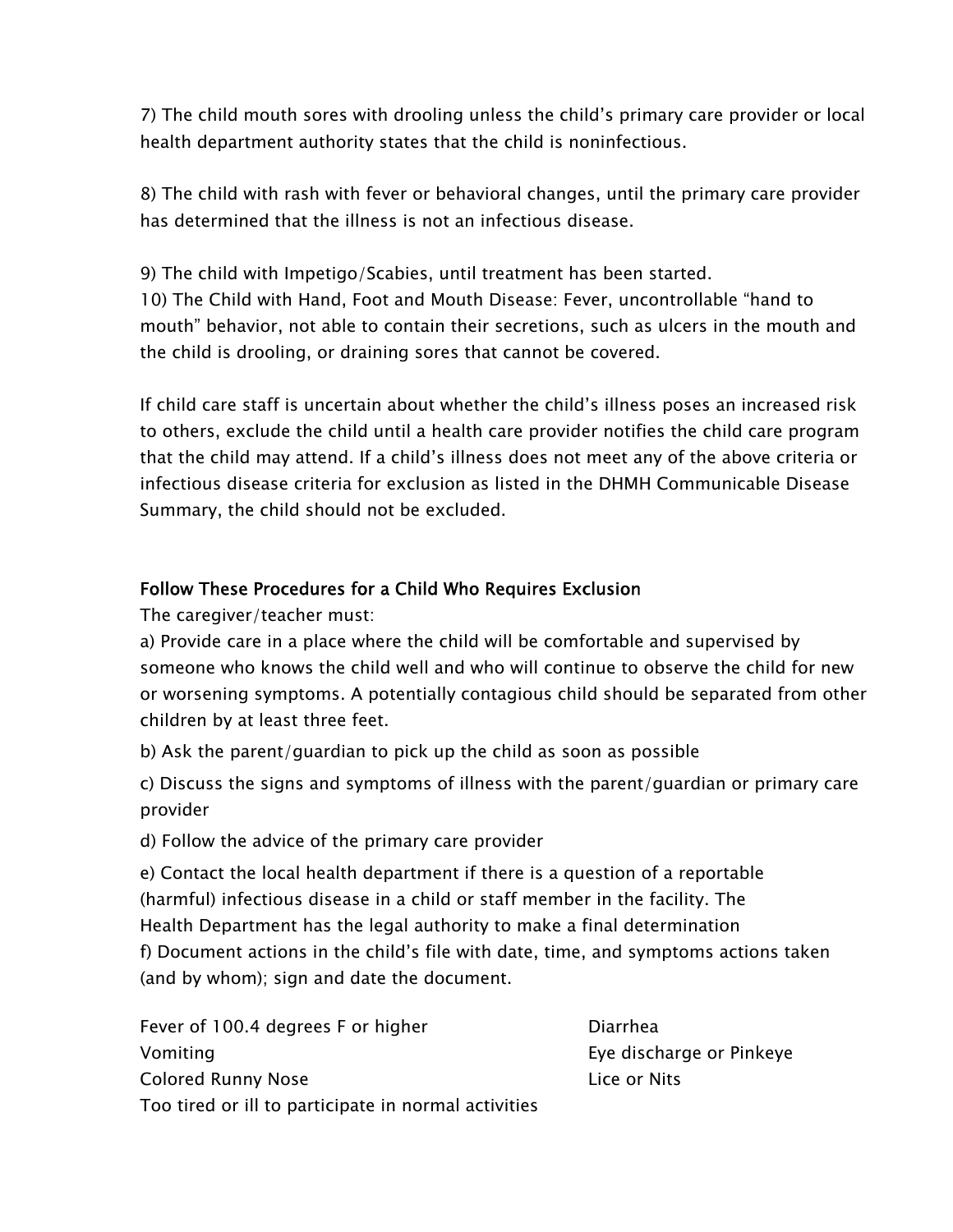#### Medical Emergencies

In the event of a medical emergency, Kangaroo Club will first call 9-1-1, and then the parents/guardians will be contacted as soon as possible. If the parent/guardian can not be reached the directions on the enrollment forms will be followed. In the event that IMMEDIATE medical attention should be required, we will use Vital Line to transport children to Edinburg Regional Hospital located at 1102 West Trenton in Edinburg, 956-388-6000. If you have a preference other than the one listed, we will try to accommodate you, if possible.

#### Medications

Please make an effort to come and administer any medications to your child. All medications may be administered with written parental or physician's consent. All prescription medication must be in its original container and properly labeled with child's full name, date prescription was filled and medication's expiration date and legible instructions for administration, such as manufacture's instruction or prescription label.

#### Non-Prescription Medicine

The following classifications can be given or administered with consent only as to the dose, duration, and method of administration specified on the manufacturer's label for the age or weight of the child needing the medication:

| Antihistamines                 | Decongestants            |
|--------------------------------|--------------------------|
| Anti-itch ointments or lotions | Diaper ointments/powders |
| Sun-screen                     | Insect Repellent         |

#### Unlisted Non-Prescription Medications

An authorization is also needed for non-prescription medications that are not included in the above list, or if it is to be taken differently than indicated on the label or lacks labeled instructions.

#### **Transportation**

Parents will provide transportation to and from The Kangaroo Club. After school kids must register for school pick-up transportation. Your kids have been brought to The Kangaroo Club, they will not be sent to HEB or Sam's to buy food items nor will they go to the movies.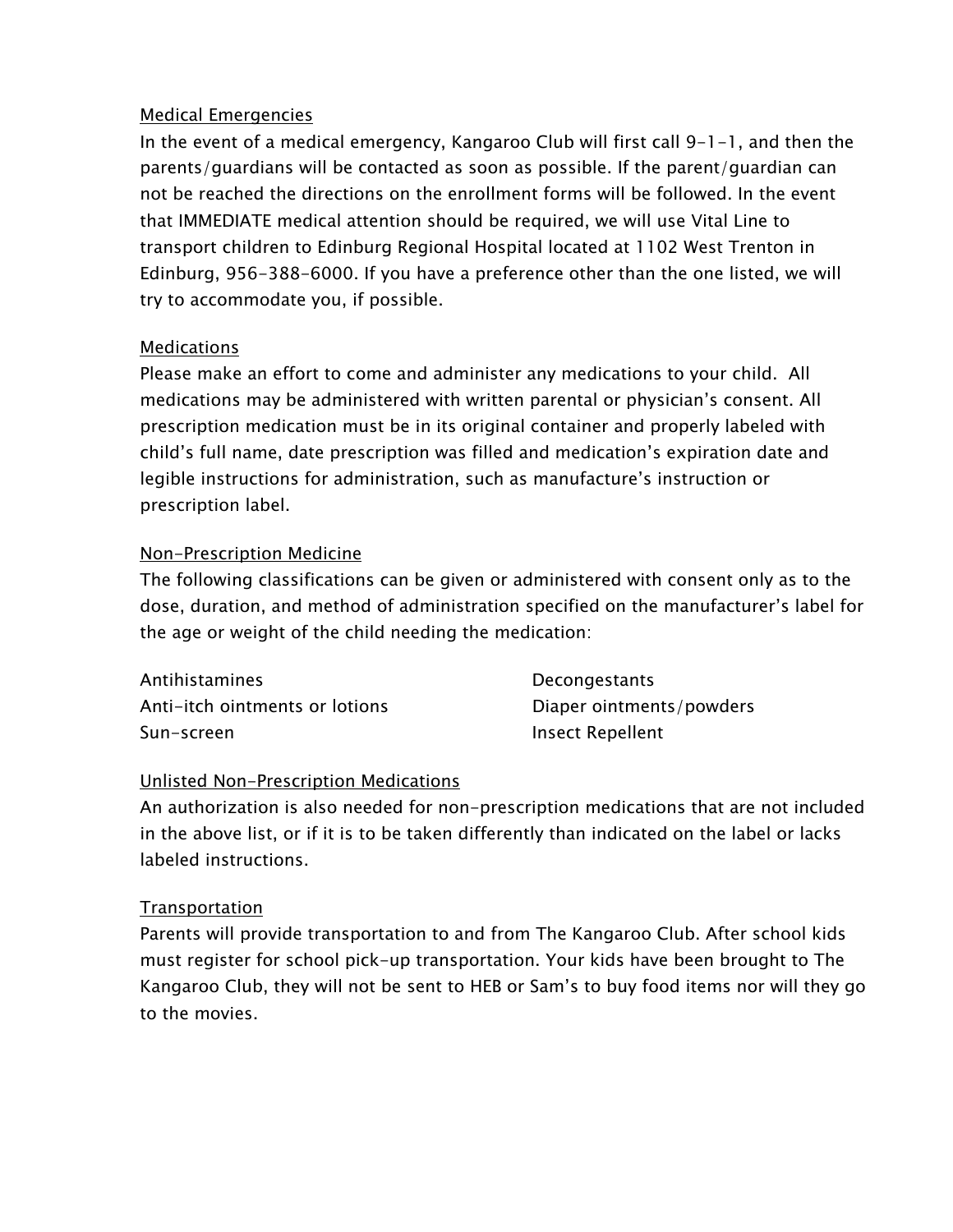#### Adjustments

It is normal for your child to have some fears and misgivings about being away from you. Children, like adults, need time to get use to new situations. Try to prepare your child for the changes as far in advance as possible. Discuss any concerns. Talk about some of the new people your child will meet and the new things your child will do. If you are enthusiastic, soon your child will be too.

#### First Experience

If this is the first time your child has been separated from you; it is natural for him/her to be hesitant. A cheerful good-bye kiss, a smile, and reassuring word that you will be back after work is all you need to do. Please do not sneak out when your child is not looking. Usually, the child will settle down shortly after you leave.

#### Common Behaviors

|                                                          | Depending on their age, some children will "act out" their feelings by:               |
|----------------------------------------------------------|---------------------------------------------------------------------------------------|
| Having a tantrum                                         | Forgetting they are toilet trained                                                    |
| Not eating                                               | Waking up at night or having bad dreams                                               |
| Thumb sucking                                            | Bed-wetting                                                                           |
|                                                          | Clinging to you and refusing to let go. Usually these problems are temporary. If your |
| child is treated lovingly, this behavior should go away. |                                                                                       |

#### What To Do

Please feel free to call Kangaroo Club when you arrive at work. Chances are that your child will be busy playing and you can relax and concentrate on work.

#### Signing In/Out & Children's Supplies

TDRPS requires your full signature when you drop off/pick up your child. The Sign In/Out record will be kept at the front door. Children will not be permitted to sign themselves in or out. Parents are requested to label and supply those items necessary for the proper care of your child, to be left at Kangaroo Club. Two or three sets of change of clothing. All of your child's personal items should be labeled with a permanent marker.

Tax Statement A statement will be provided before January 31st of each year for those who plan to expense childcare when filing taxes with the IRS. Please make arrangements to pick up these forms; they will not be mailed.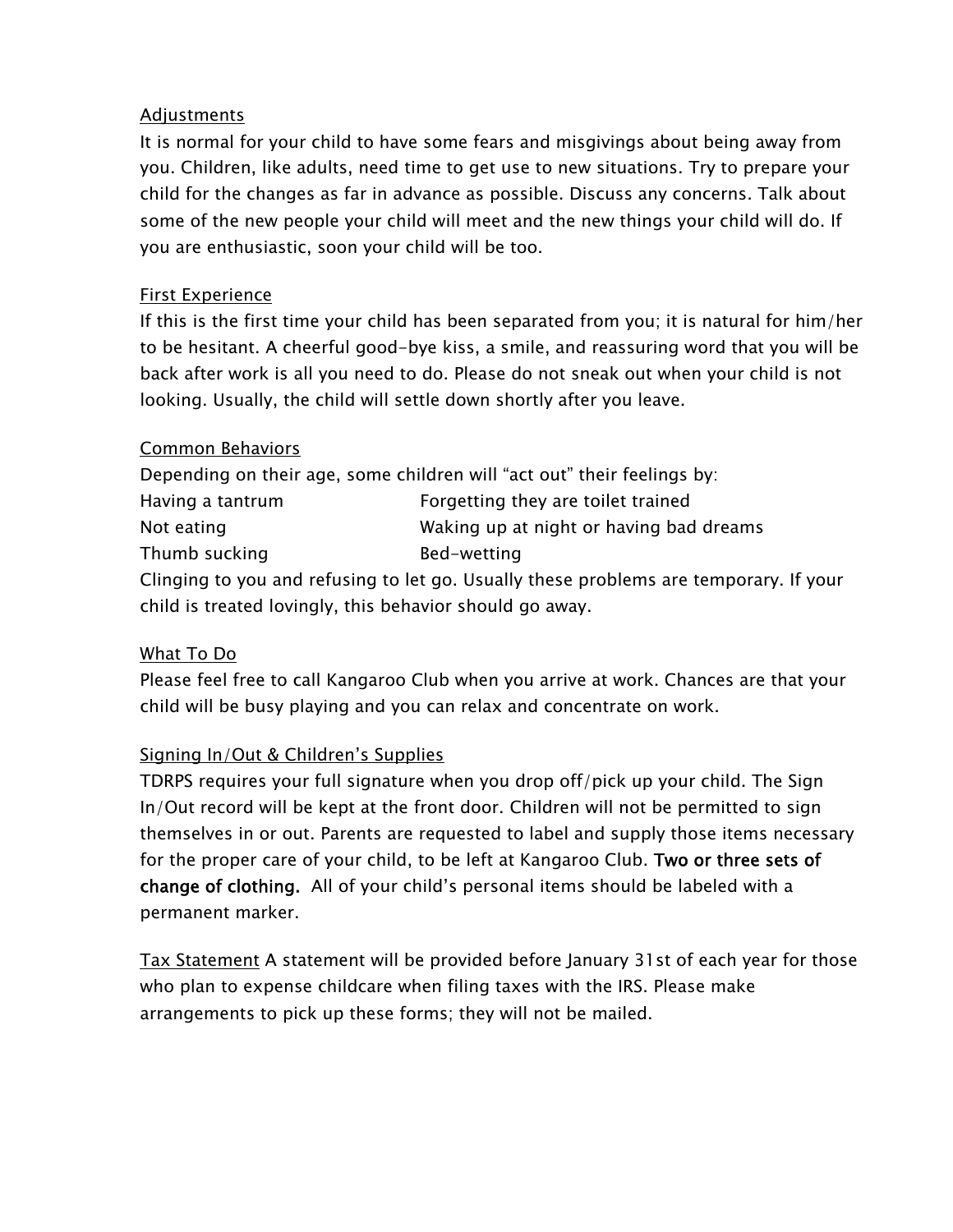#### Visitation

When parents and caregivers are partners in their day-to-day activities, children thrive. Our staff works in collaboration with parents so that we may offer each other support and insight into the lives of the children they care for and about.

Because a child's identity is rooted in his/her family, there is a level of security that comes with knowing parents trust teachers, and a mutual respect exists. That being said, parents are allowed to come and visit the childcare center as long as it does not interfere with children's activities or pose a threat to the kids in childcare. Please call ahead and inform the director because other childcare besides their own are present as each child in care must be protected under the law.

#### Past due Accounts

In the event that the responsible party or parties fail to pay for childcare services, which party will be turned over to a collection agency. Provider Watch is a childcare reporting agency. ProviderWatch \* P.O. Box 173 \* Duvall, WA 98019

The responsible party or parties will also be liable for any costs related to the collection of fees, including but not limited to attorney's fees, missed days of work due to court appearances, collection attempt costs and court costs.

#### Termination of Services

Two week written notice of termination of daycare services is required by either of the parties. This notice must be received two weeks prior to the last day of daycare services. Fees not paid at time of notice of termination of services will continue to have daily late fees of \$10.00 accrue until paid in full.

#### Immediate Termination of Contract

Serious Illness of Child Preventing Attendance. Including Abuse or neglect. Any payment owed by parent/guardian to provider is not paid within 5 days after which payment is due. Daycare determines it's unable to meet the needs of the child. Child is continually picked up late or brought early to daycare.

In the sole judgment of the provider, child's behavior threatens the physical or mental health or well-being of one or more children at the daycare.

Failure of parent/guardian to honor the obligations listed in the "Parent Handbook & Policies" provided by the daycare. Appropriate placement of a child is very important to the child, the parent and the provider, every program is not suited for every child, therefore, all children entering Kangaroo Club are on a 30 day trial period.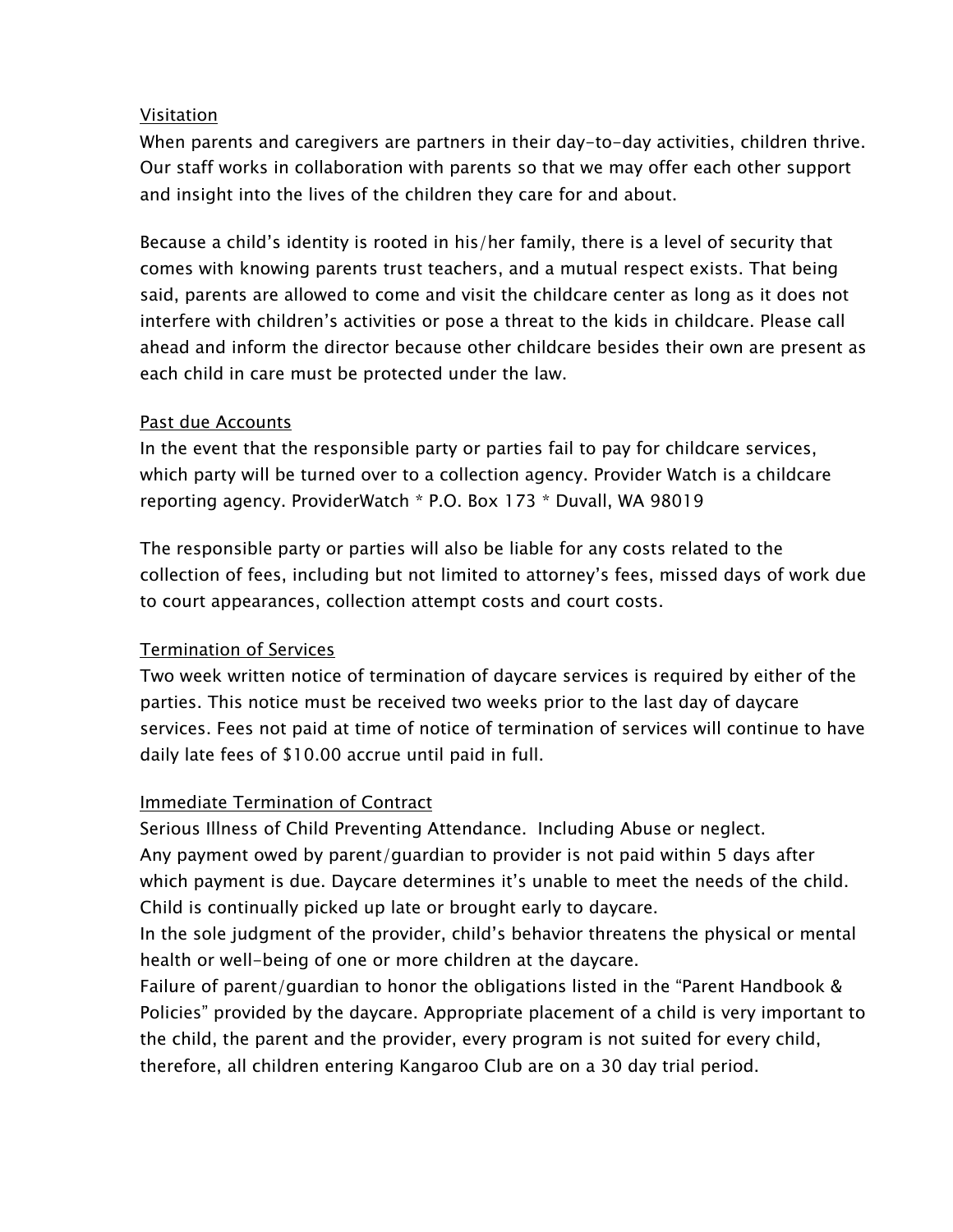#### SIGNS OF CHILD ABUSE

One of the first ways you can help a child who have been abused and neglected is to recognize the signs of child abuse. The presence of one of the signs on the list does not immediately indicate that the child is in an abusive situation. However, if signs are noticed repeatedly or in combination with several others, this could warrant investigating the child's environment further to check for child abuse. If you suspect that a child is being abused, do not wait to get help. Doing so may protect the child as soon as possible and could also help the family involved in the situation. The United States Department of Health and Human Services offers the following list of possible signs of child abuse and neglect:

THE CHILD: Shows sudden changes in behavior or school performance. Has not received help for physical or medical problems brought to the parents' attention Has learning problems (or difficulty concentrating) that cannot be attributed to specific physical or psychological causes Is always watchful, as though preparing for something bad to happen Lacks adult supervision Is overly compliant, passive, or withdrawn Comes to school or other activities early, stays late, and does not want to go home

THE PARENT: Shows little concern for the child. Denies the existence of—or blames the child for—the child's problems in school or at home Asks teachers or other caregivers to use harsh physical discipline if the child misbehaves Sees the child as entirely bad, worthless, or burdensome Demands a level of physical or academic performance the child cannot achieve Looks primarily to the child for care, attention, and satisfaction of emotional needs

THE PARENT AND CHILD: Rarely touch or look at each other Consider their relationship entirely negative State that they do not like each other

GET HELP NOW It is up to us to protect our children from abuse and neglect. Anyone can report suspicions of child abuse and neglect. Some professionals are even required by law to report possible abuse cases. If you believe a child you know has been abused, molested, neglected or otherwise maltreated, please report it today. For more information on reporting child abuse: Call the Texas Abuse and Neglect Hotline 24/7 at (800) 252-5400 or visit www.txabusehotline.org.The state of Texas offers free information for parents regarding the safety of children. You may contact them at www.dfps.state.tx.us and to report child abuse secure website: https://www.txabusehotline.org or by phone: 1-800-252-5400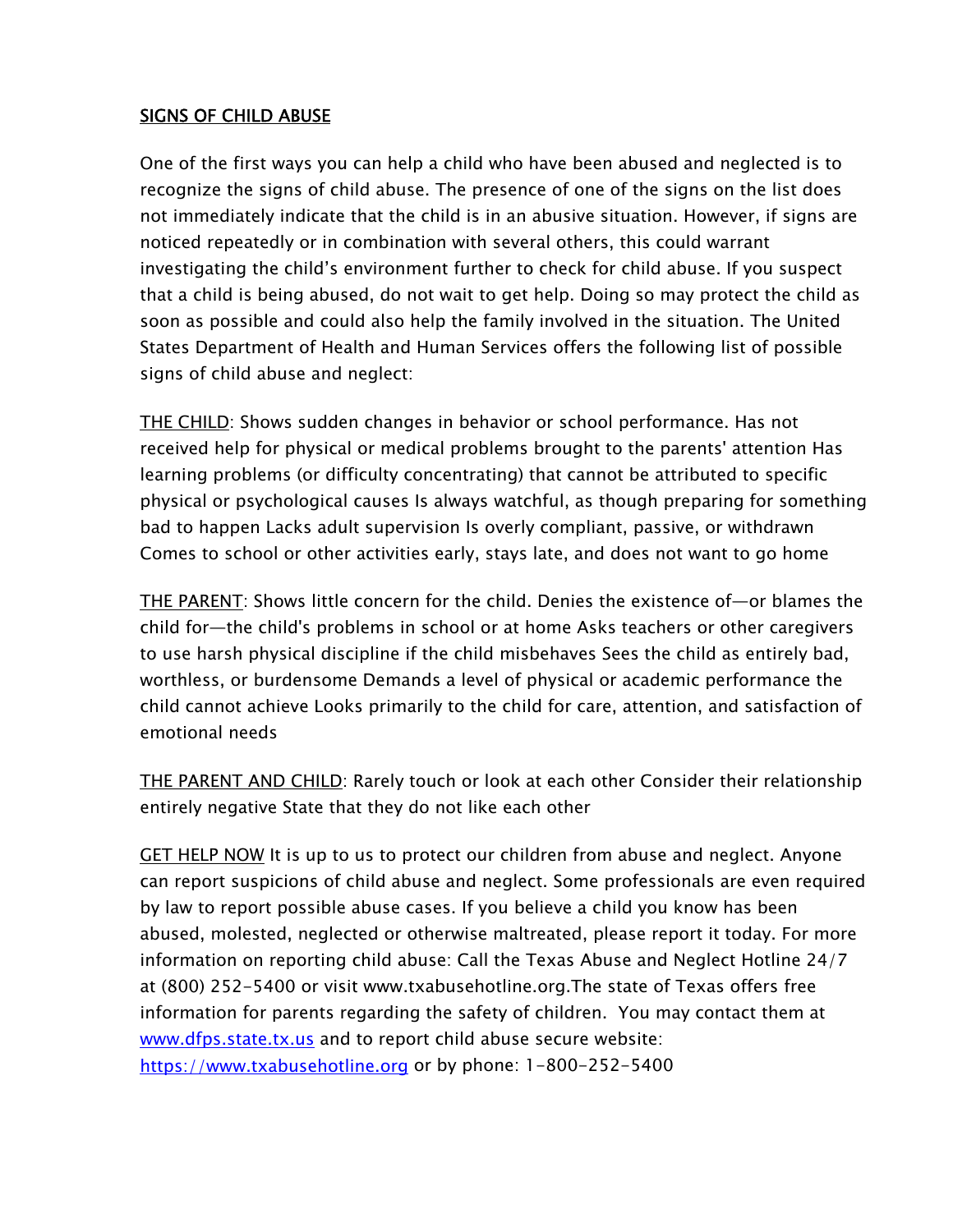#### **ESTRELLA'S HOUSE**

#### BREAKING THE CYCLE OF ABUSE, ONE CHILD AT A TIME

The Children's Advocacy Center, Estrella's House was established in the year 2000 in tribute to Estrella Rojas, a victim of child abuse whose life ended tragically. Estrella's memory is kept alive by helping and treating the children who are victims of abuse. Since the Center opened, over 13,000 child abuse victims have been helped.

#### ABOUT

The Children's Advocacy Center of Hidalgo County is dedicated to promoting awareness and providing resources for children and families affected by abuse and neglect. In the United States, 13,700 children are abused or neglected each day. Of that number, 5 children will die as a result of the abuse. Child abuse and neglect is not an isolated occurrence. It happens every single day in your own community. It may even be happening to a child you know. We believe that no child should ever be subject to the pain of abuse or the lasting emotional trauma it leaves behind. Our mission is to reduce the emotional trauma of child abuse victims by facilitating a multidisciplinary team approach, which supports the prevention of child abuse through community education and promotes the effective prosecution of those who perpetrate crimes against children. The Children's Advocacy Center of Hidalgo provides support and assistance with:

- Child Forensic Interviews
- Child Forensic Evaluations and Assessments
- Providing A Family Advocate and a Crime Victim Liaison
- Crisis Intervention
- Sexual Assault Nurse Examiners
- Mental Health Services
- Prevention, Education and Outreach Programs

Anyone can report suspicions of child abuse and neglect. Some professionals are even required by law to report possible abuse cases. If you believe a child you know has been abused, molested, neglected or otherwise maltreated, please report it today.